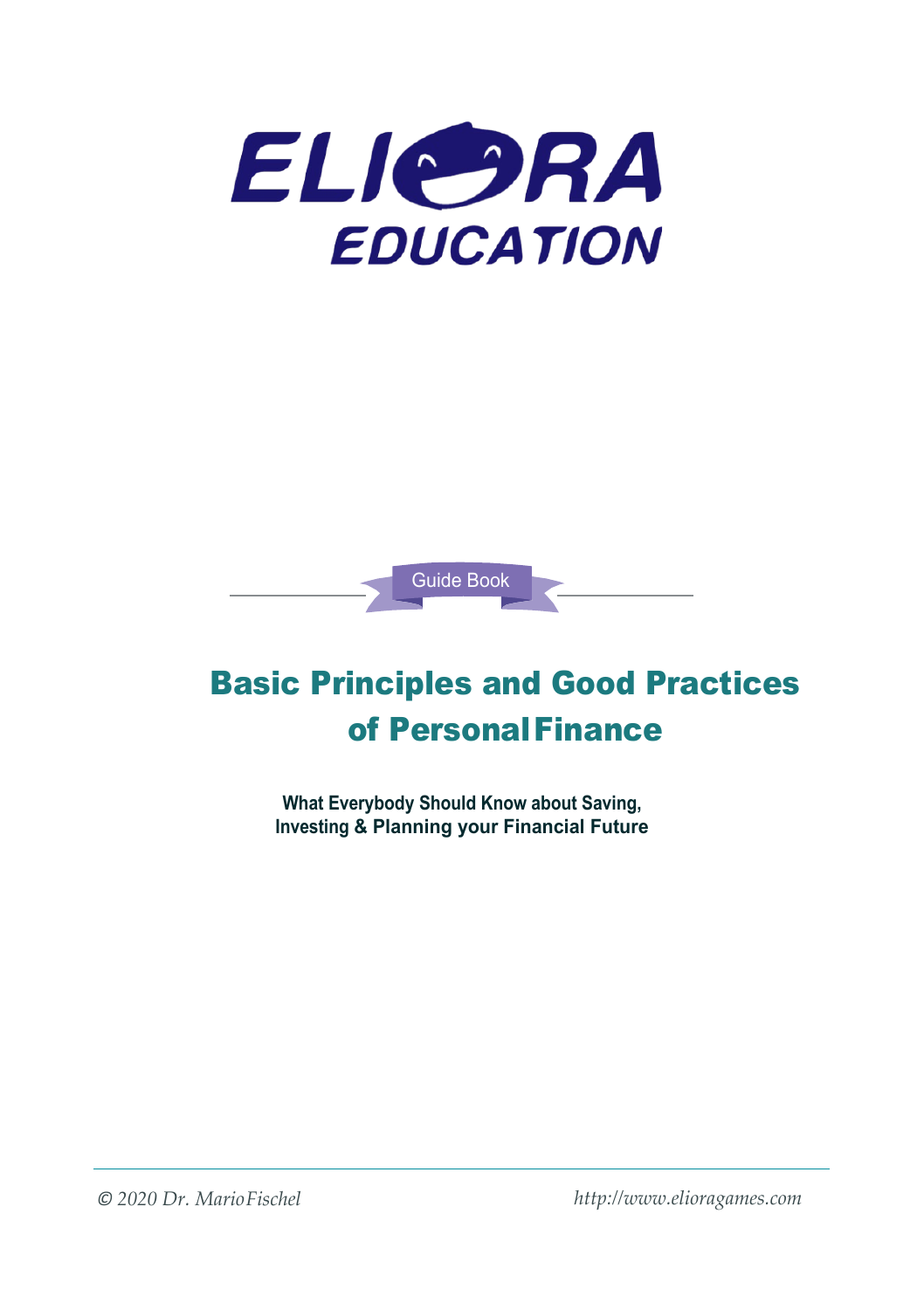# Guidebook:

# Basic Principles and Good Practices of PersonalFinance

**What Everybody Should Know about Saving, Investing and Planning your Financial Future**

Thisbooklet has been writtenfor financial novicesand youths age 14 and up, though the principlesitcontainsareuniversalandusefulforeverybody. Itsummarizesteachingsfrom themostsuccessful investors and personal finance experts. We'vetriedtodistill these lessonsinto26 "goldenrules"or fundamentalprinciples for saving, investing andplanning a securefinancialfuture.If you follow these rules,it will go a longwaytowardsmeeting your financialgoals— be it a homeyoucanafford,a top-class education, or comfortable retirement.

The principles relate to three main areas: (A) good habits, (B) long-term planning, and (C) a balanced portfolio.

# **A. Personal Habits & Discipline**



### *1. Develop a budget and live by it!*

Know how much you earn every month and where your money goes. Learn tocontrolyourspendingandlivewithinyourmeans.Youdon'talwaysneed the most expensive item or the latest gadget!



## *2. Save regularly!*

Set aside even a small amount every month, ideally through automatic payroll deduction.



## *3. Limit your debt!*

Match your living standards to your income, not your credit card limit. Pay off your credit card debt in full at the end of each month. Borrow only for purchases that generate value in the long run like a home or higher education.



## *4. Set meaningful goals!*

For example, make regular payments into a savings account or mutual fund to save the down-payment for a house, automobile, university tuition,oranestegg for retirement.



## *5. Know where you stand!*

Draw up your balance sheet by listing on one side all the assets you own (house, stocks, etc.) and on the other all the liabilties or debts you owe (mortgage, credit card debt, student loan, etc.). The difference is your net worth. Update this from time to time to know whether your situation has improved—or whether you're living the high life while running down yourwealth!



## *6. Know Thyself!*

The investment strategy most appropriate for you depends on individual factors like your personality, time horizon, career, and family situation. A 30-year old having paid off school and earning a high salary can stomachmoreriskthana55-yearoldfactory worker relying on her savings for retirement.



## *7. Keep your good name!*

Avoid excessive debt and watch your credit score. The credit score is calculated by credit reporting companies based on factgors like your paymenthistoryandtheamountandtypesofdebtyouowe. Watch it carefully, as it can affect things like your eligibility for (and cost of) a credit card or mortgage loan.



### *8. Invest in yourself!*

Don't skimp on education--get the degrees and skills you need to get aheadin your profession. Lackofeducationisakissofdeathintoday's labormarket!



# *9. Get smart!*

Acquire essential knowledge about money and investing. Learn the jargon and don't rely on others to watch out for your interests—it's your hardearned money!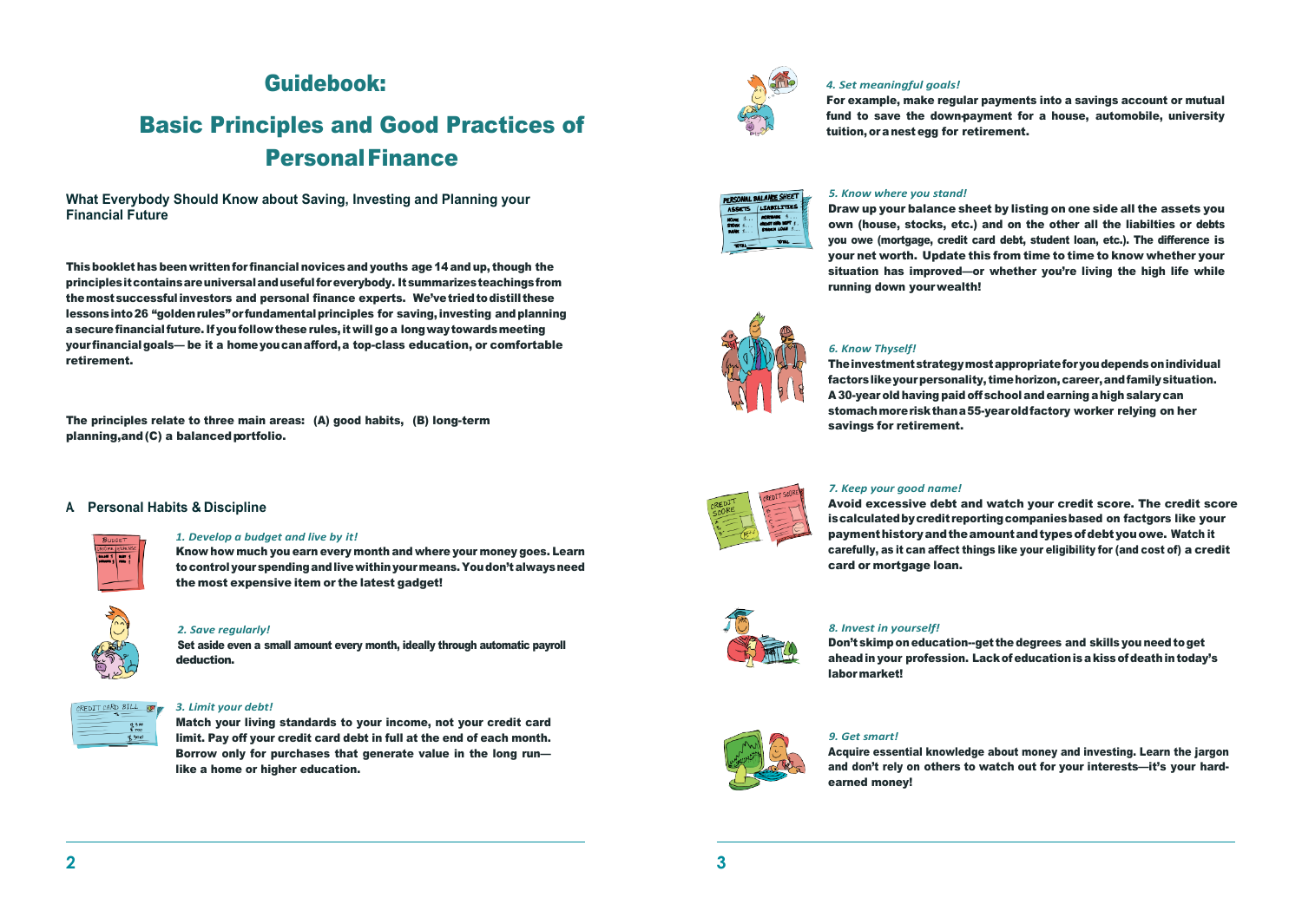# **B. Long-Term Planning**



SEE

## *10. Start early planning for retirement!*

The days of comfortable corporate pensions earned after 30 years in the same job are gone! Start saving when you're young, contribute regularly, and take advantage of tax-deferred and employer-provided schemes.

# *11. Make compounding work for you!*

Compoundingmeansreinvestingaccruedinterest,dividendsandcapital gains to earnadditional income. This isa powerful toolfor thosewho have time on their side: according to the Rule of 72, the number of years needed to double an amount is about 72 dividedbytheinteres rate.So ifyouputdown£10,000todayandkeep compoundingat 6%peryear, yourmoneywill growto about £20,000in72÷6=12years. Think what happens if you do this over 20, 30 or 40 years!



## *12. Watch out for inf ation!*

Inthelongrun,itcaneatupall thenominal returnsyou'veearned.An interest rate of 2 or 3% over 10 years maybe ok ifinflation is low and will remain so in future, but will not protect the real value of your capital if inflationtakesoff.



# *13. Guard your assets!*

Drive carefully, protect your property, and get proper homeowners' and auto insurance!



# *14. Guard your health!*

Make sure you have adequate health and disability insurance, whether through the government, your employer, or your own means. And adopt sound living habits: eata healthy diet, exercise regularly, don't smoke, don't drink excessively, and drive carefully!



# *15. Protect your family!*

Get life insurance, set up a college fund for your kids, pay down your mortgage debt, and prepare a will.

# **C. Building your Portfolio**



# *16. Diversify!*

Never put all your eggs in one basket. An ideal portfolio depends on your personality and circumstances. For example, a 30-year old with average risk tolerance could have 50-75% equities, 20-30% bonds, and 5-10% cash. If possible, the portfolio should include property and some other "real" assets like gold as well.



# *17. Don't try to time the market!*

Watch your asset allocation, and "dollar or pound-cost average" to smooth purchase prices: you invest a fixed amount at regular intervals into an instrument like a mutual fund—when prices are high, you buy less units, and when prices are low, you buy more. Similarly, rebalance your portfolio from time to time to keep your portfolio on track.



### *18. Balance risk and reward!*

The more risky an investment, the higher the return it should earn. A checking account is risk-free (up to £85,000 in the UK and \$250,000 in the US) but earns almost no interest; while a start-up stock can skyrocket or becomee worthless. Build a balanced portfolio, and make sure that for every investment you buy, you understand the risk and the expectedreturn matches it!



## *19. Buy stocks for the long run!*

"Buy-and-hold" is the best strategy for the long run, minimizing trading costs and taxes. But avoid piling in at the peak! Dollar or pound-cost averaging allows you to smooth purchase prices, while periodic rebalancing locks in profts and keeps your portfolio on track.



## *20. Buy Index or Exchange Traded Funds!*

Index funds or ETFs track a market index without trying to beat it. They allow for diversification and offer low costs and convenient trading. They can be a good complement to actively managed funds that try to beat the market.



# *21. Set up an emergency fund!*

You should have cash or similar investments coveringatleast3-6monthsof livingexpenses, to be prepared for unforeseen events like a spell of unemployment or alargemedical bill.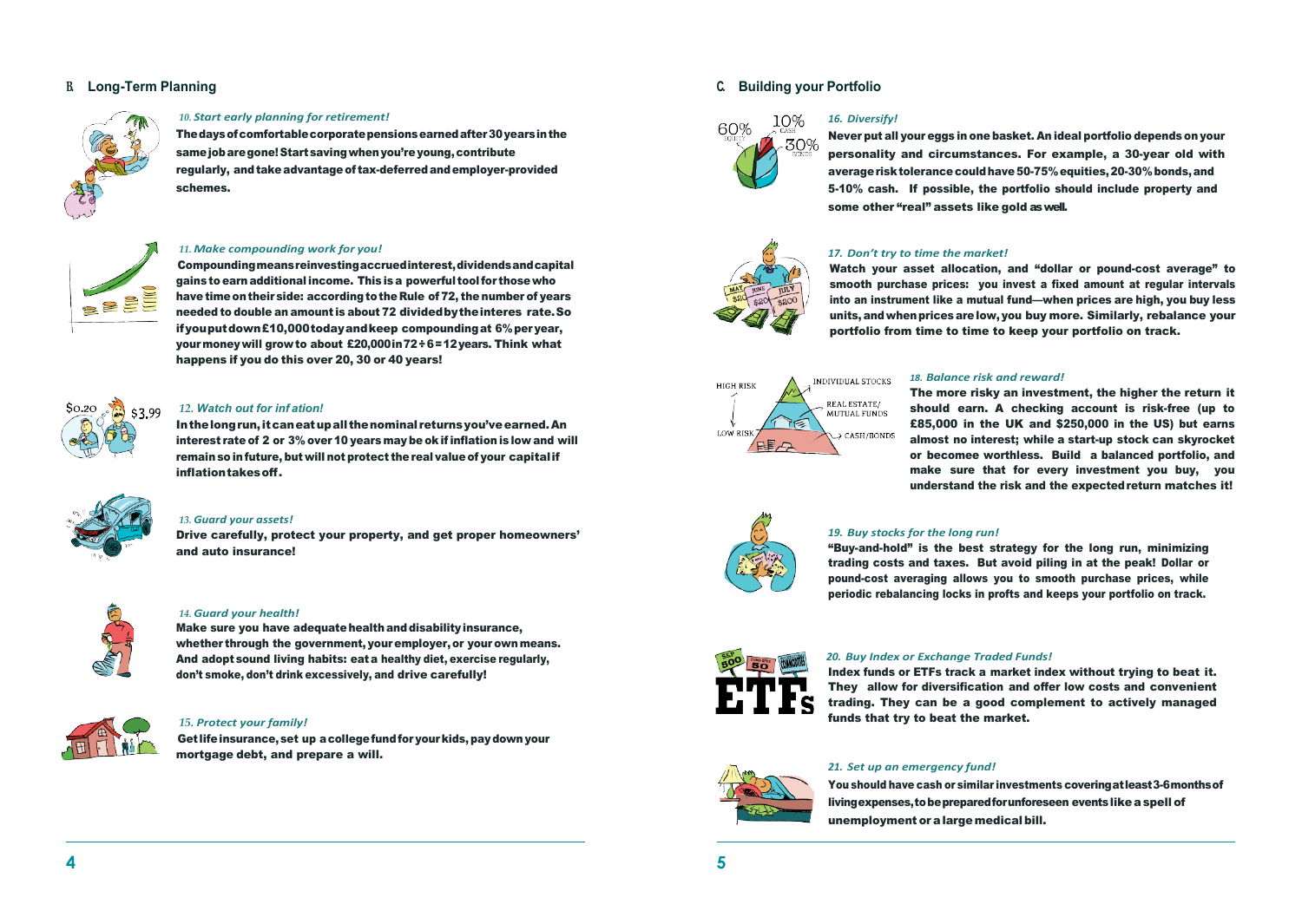

## *22. Buy high-quality bonds!*

Includesomegovernmentandhigh-gradecorporatebondsinyourportfolio for safety and stability. In times when interest rates are very low and don't even cover inflation, you may complement or replace them by floating-rate bonds, low-risk equities, or rental property.



### *23. Consider adding gold and commodities!*

You could include some gold and commodities in your portfolio, for inflation protection and diversification. But these are not indispensable---you can also buy inflation-protected government bonds. And unlike cash and bonds, stocks and real estate also provide some degree of inflation protection.



#### *24. Buy a home!*

Owning a home is a worthwhile objective if you can afford it. But you should invest in property for stability and residential comfort, not speculation. Be sure you can make a down payment of at least 10-20%, and to keep your mortgage and other debt payments to under 36% of your income.



#### *25. Don' gamble!*

Never bet the farm on any single investment, never borrow to speculate, and be ready to take losses and bail out of an investment that has gone sour.



## *26. Question conventional wisdom!*

Remember "house prices never go down nationwide", "stocks always outperform bonds", or "money-market funds never break the buck"? All these assumptions held true for decades, but were proven wrong in the after the 2008 global financial cirisis as stocks earned negative returns over a decade, house prices fell across many countries, and a safe money market fund had to be bailed out! These popular sayings are still valid in many circumstances, but there are few absolute truths in investing. Becareful,diversify,andusecommon sense!

# **And keep in mind theSeven MortalSinsofFinancialGreed and Deceit:**



### *1. Don'ttry to make a killing!*

Investingisnot gambling. Aimfor adiversified portfolio earningsolid average returns, compounded overtime. If you take a punt, make sure if it's for a small share of your portfolio that you can afford to lose.



### *2. Avoid excessive trading!*

"Churning" your portfolio only makes your broker rich, not you.



## *3. Avoid complex or speculative instruments!*

If you're not a seasoned finance professional, stay away from things like leverage, margin buying, or derivatives. Don't buy anything your grandma wouldn't understand or approve of...

#### *4. Don't borrow from Peter to pay Paul!*

Don't use one credit card to pay off another, and don't take out a home equity loan to support your living expenses. Live within your means!



## *5. Beware of snake-oil salesmen!*

If it sounds too good to be true, it usually is!



#### *6.Beware of highs costs and hidden fees!*

Ifyoudon'tcheckthefineprint,feesandloadsonsomeinvestments can eat up all your returns.



## *7. Beware of biased advice!*

Stay clear of "advisers" who earn commissions from products they sell to you, not returns they help you make.

To summarize, you need to start today planning for your financial future. Learn the ropes, use common sense stayfocusedanddisciplined! Ifyoudo,youcanusethefinancial marketsto youradvantagetoachievethereturnsandfinancial securityyoudesire. But if you don't,you mayendupchasingadreamofinstantfortunesandstellar returnsthat never comes true...